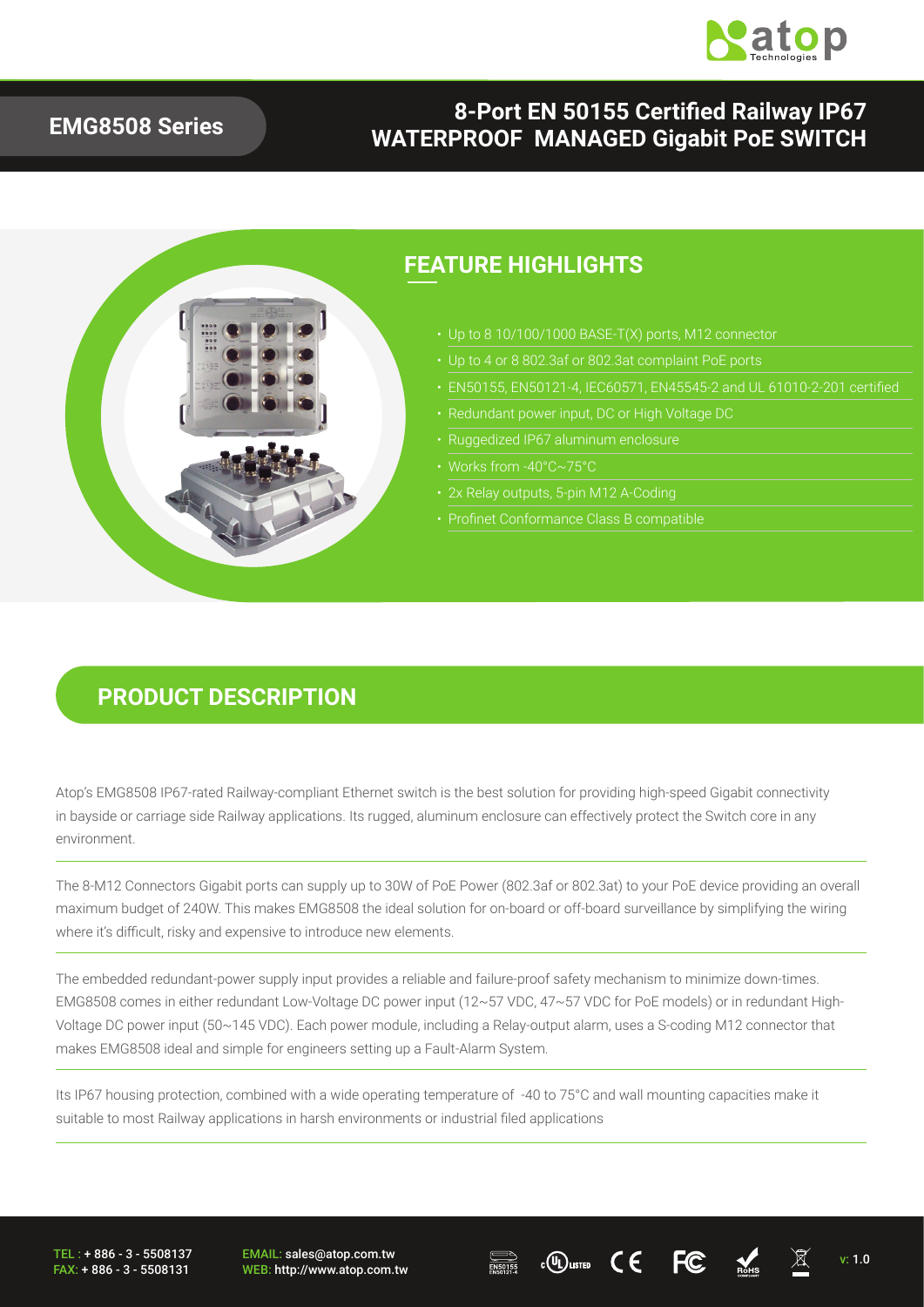

## **SPECIFICATIONS**

| <b>Technical Specifications</b>                                                                                                                                                                                 |                                                                                                                                                                                                                                                                                                                                                                                                                                                                                                                                                                                  |  |  |
|-----------------------------------------------------------------------------------------------------------------------------------------------------------------------------------------------------------------|----------------------------------------------------------------------------------------------------------------------------------------------------------------------------------------------------------------------------------------------------------------------------------------------------------------------------------------------------------------------------------------------------------------------------------------------------------------------------------------------------------------------------------------------------------------------------------|--|--|
| Model Name                                                                                                                                                                                                      | <b>EMG8508</b>                                                                                                                                                                                                                                                                                                                                                                                                                                                                                                                                                                   |  |  |
| <b>Switch Properties</b>                                                                                                                                                                                        |                                                                                                                                                                                                                                                                                                                                                                                                                                                                                                                                                                                  |  |  |
| <b>Priority Queues</b><br><b>VLAN Table</b><br>MAC-Based VLAN<br>VLAN ID Range<br><b>Trunk Group</b><br><b>Static IGMP Groups</b><br>Dynamic IGMP Groups<br>MAC Table Size<br>Packet Buffer Size<br>Jumbo Frame | 8<br>4096<br>512<br>VID 1 to 4094<br>4<br>128<br>256<br>16k<br>1.5 MB<br>9216 Byte                                                                                                                                                                                                                                                                                                                                                                                                                                                                                               |  |  |
| <b>Ethernet</b>                                                                                                                                                                                                 |                                                                                                                                                                                                                                                                                                                                                                                                                                                                                                                                                                                  |  |  |
| Standards                                                                                                                                                                                                       | IEEE 802.3 for 10BaseT<br>IEEE 802.3u for 100BaseT(X)<br>IEEE 802.3ab for 1000BaseT(X)<br>IEEE 802.3z for 1000BaseX<br>IEEE 802.3af / 802.3at for Power over Ethernet<br>IEEE 802.3x for Flow Control, back pressure flow control<br>IEEE 802.1d-2004 for Spanning Tree Protocol<br>IEEE 802.1w for Rapid Spanning Tree Protocol<br>IEEE 802.1s for Multiple Spanning Tree Protocol<br>IEEE 802.1Q for VLAN Tagging<br>IEEE 802.1p for Class of Service<br>IEEE 802.1X for Authentication<br>IEEE 802.3ad for Port Trunk with LACP<br>IEEE 802.3az for Energy Efficient Ethernet |  |  |
| Protocols                                                                                                                                                                                                       | IPv4, IPv6, IGMPv1/v2/v3, IGMP Snooping, GARP, GMRP, GVRP, SNMPv1/v2c/<br>v3, SNMP Inform, ICMP, Telnet, SSH, DHCP Server/Relay/Client, DHCP Option<br>66/67/82, BootP, RARP, TFTP, NTP Server/Client, SNTP, SMTP, SMTP (Gmail),<br>RMON, HTTP, HTTPS, Syslog, MRP (Client), LLDP, IEEE 1588 PTP V1/V2,<br>IEEE 1588 Hardware E2E Transparent Clock, 802.1x, EAP, RADIUS, TACACS+,<br>Mirror port, QoS, ACL, Serial Console, U-Ring, STP, RSTP, MSTP, Redundancy<br>Compatible Ring                                                                                              |  |  |
| <b>Automation Profiles</b>                                                                                                                                                                                      | Profinet, Modbus/TCP                                                                                                                                                                                                                                                                                                                                                                                                                                                                                                                                                             |  |  |
| <b>SNMP MIB</b>                                                                                                                                                                                                 | MIB II, IF-MIB, SNMPv2 MIB, BRIDGE-MIB, RMON MIB Group 1,2,3,9, RFC<br>RFC 1157, RFC 1213, RFC 1215, RFC 1493, RFC 1643, RFC 1757, RFC 2011,<br>RFC 2012, RFC 2013, RFC 2233, RFC 2571, RFC 2742, RFC 2819, RFC 2863,<br>RFC 3411, RFC 3412, RFC 3413, RFC 3414, RFC 3415, RFC 2674                                                                                                                                                                                                                                                                                              |  |  |
| <b>Power</b>                                                                                                                                                                                                    |                                                                                                                                                                                                                                                                                                                                                                                                                                                                                                                                                                                  |  |  |
| Input Voltage                                                                                                                                                                                                   | 50~145 VDC for High voltage product<br>12~57 VDC for Non-PoE models<br>45~57 VDC for 802.3af mode /51~57 VDC for 802.3at mode                                                                                                                                                                                                                                                                                                                                                                                                                                                    |  |  |
| Input Current/Power (System)<br>Input Current (with PoE, full loading)                                                                                                                                          | 50 - 145 VDC, 0.27A max., 13.5W (For High voltage Models)<br>12 - 57 VAC, 1.19A max., 14.28W (For Non-PoE Models)<br>45 - 57 VDC, 3.08A max., 138.6W (PoE 802.3af Mode, 8-ports)<br>51 - 57 VDC, 5.03A max., 256.53W (PoE 802.3at Mode. 8-ports)                                                                                                                                                                                                                                                                                                                                 |  |  |
| Power input                                                                                                                                                                                                     | 2 x S-Coding M12 connectors (4 Pin)                                                                                                                                                                                                                                                                                                                                                                                                                                                                                                                                              |  |  |
| Reverse Polarity Protection                                                                                                                                                                                     | Yes                                                                                                                                                                                                                                                                                                                                                                                                                                                                                                                                                                              |  |  |

TEL : + 886 - 3 - 5508137 FAX: + 886 - 3 - 5508131

EMAIL: sales@atop.com.tw<br>WEB: http://www.atop.com.tw



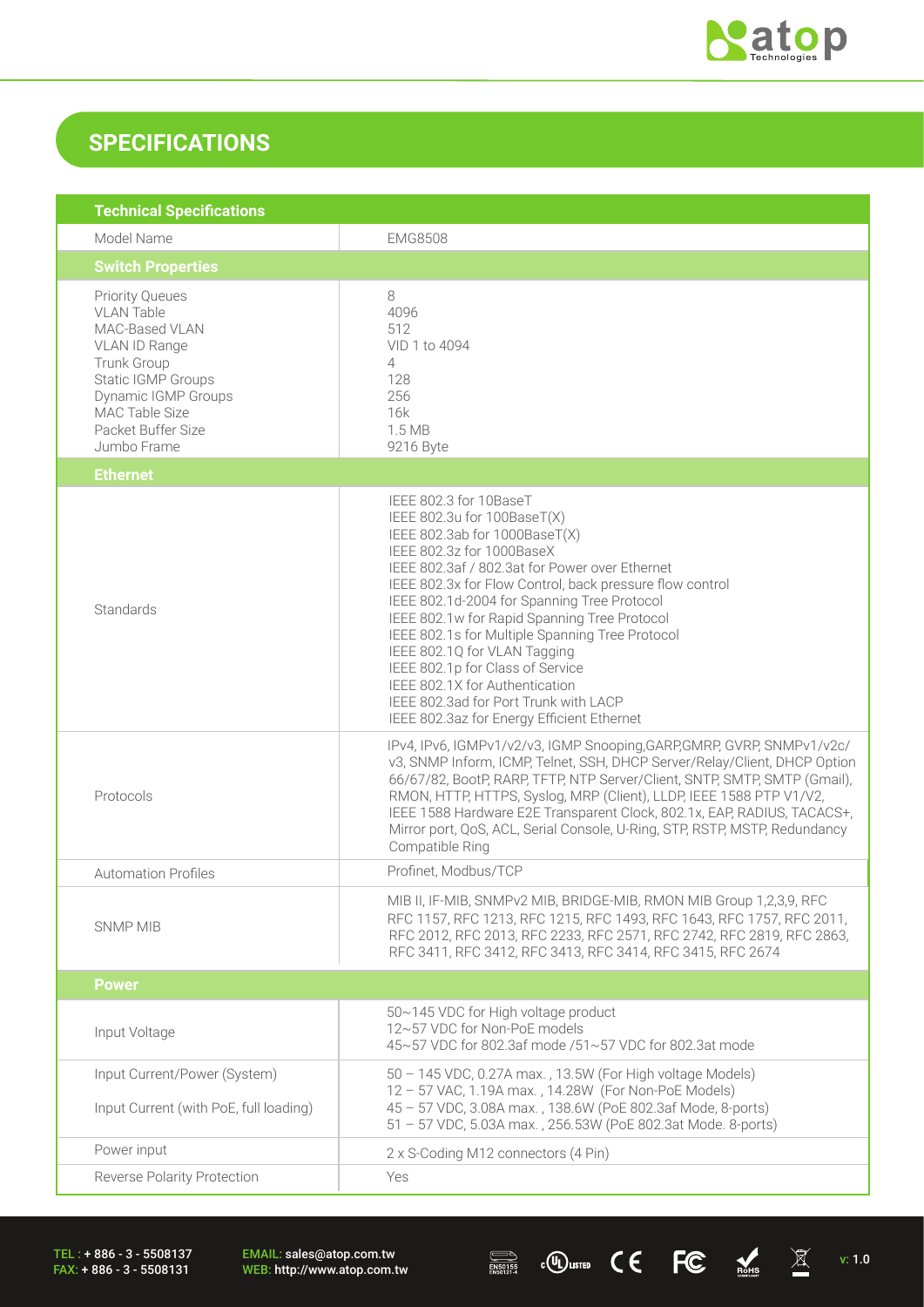

| <b>Interfaces</b>                                                                |                                                                                                                                       |
|----------------------------------------------------------------------------------|---------------------------------------------------------------------------------------------------------------------------------------|
| <b>LED</b> Indicators                                                            | PWR1, PWR2, Alarm, Ethernet Act/Link, SFP Link, PoE, Ring                                                                             |
| <b>Ethernet Ports</b>                                                            | 8 10/100/1000BASE-T(X) auto negotiation speed -M12 connector                                                                          |
| Console                                                                          | RS232 (A-coding M12 connector)                                                                                                        |
| Relay Output                                                                     | 2 relay outputs with current carrying capacity of 1A @ 24 VDC<br>(through A-coding M12 connector)                                     |
| Fiber Optics Ports                                                               | <b>No</b>                                                                                                                             |
| <b>Physical Characteristics</b>                                                  |                                                                                                                                       |
| Housing                                                                          | IP67 protection according to EN 60529                                                                                                 |
| Dimension $(W \times H \times D)$ (mm)                                           | 216 x 232 x 72                                                                                                                        |
| Weight                                                                           | 2kg                                                                                                                                   |
| Installation                                                                     | Wall-mount (Optional Din-Rail Kit)                                                                                                    |
| <b>Environmental limits</b>                                                      |                                                                                                                                       |
| <b>Operating Temperature</b><br>Storage Temperature<br>Ambient Relative Humidity | $-40^{\circ}$ C $\sim$ 75°C (-40°F $\sim$ 167°F)<br>$-40^{\circ}$ C $\sim$ 85°C (-40°F $\sim$ 185°F)<br>5%~95%, 55°C (Non-condensing) |
| Storage Temperature<br>---- - - - -                                              | $-40^{\circ}$ C $\sim$ 85°C (-40°F $\sim$ 185°F)                                                                                      |

\*802.3af PoE output starts from 43 VDC input and 802.3at output starts from 51 VDC input.

## **DIMENSIONS & LAYOUT**



TEL : + 886 - 3 - 5508137 FAX: + 886 - 3 - 5508131

EMAIL: sales@atop.com.tw EMAIL: sales@atop.com.tw  $\overline{\mathbb{R}}$   $\mathbb{C}$   $\mathbb{C}$   $\mathbb{C}$   $\overline{\mathbb{R}}$   $\mathbb{R}$  v: 1.0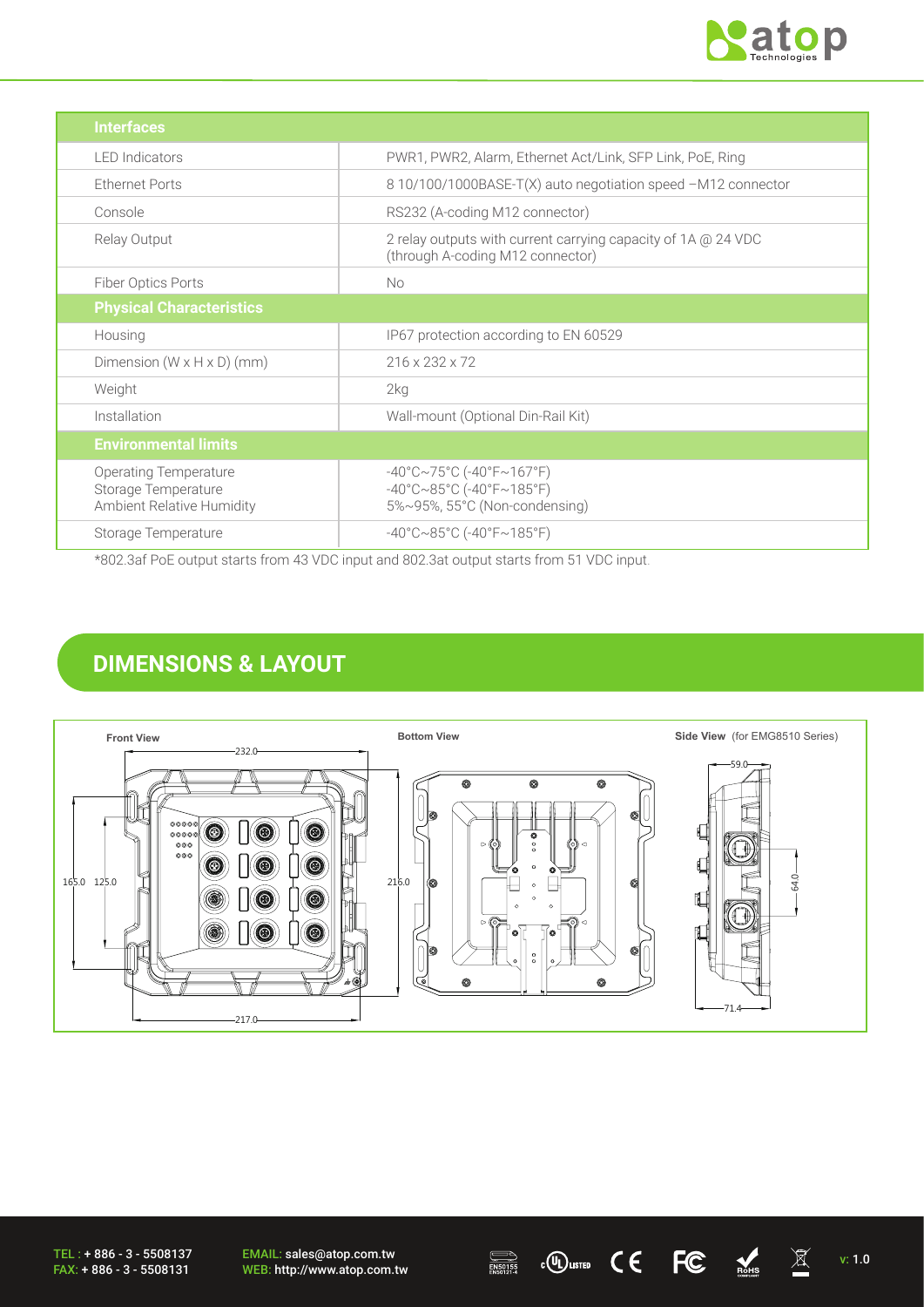

# **REGULATORY APPROVALS**

| <b>Regulatory Approvals</b> |                                                                                                                |                                                                                               |                                                                                                               |                          |
|-----------------------------|----------------------------------------------------------------------------------------------------------------|-----------------------------------------------------------------------------------------------|---------------------------------------------------------------------------------------------------------------|--------------------------|
| Safety                      | EN 60950-1:2006, UL/IEC(CB) 61010-2-201                                                                        |                                                                                               |                                                                                                               |                          |
| <b>EMC</b>                  | FCC Part 15, Subpart B, Class A<br>EN 55032, EN 55024, EN 61000-3-2, EN 61000-3-3, EN 61000-6-2, EN 61000-6-4, |                                                                                               |                                                                                                               |                          |
| Rail Traffic                | EN50155, EN50121-4, IEC60571, EN45545-2                                                                        |                                                                                               |                                                                                                               |                          |
| <b>Test</b>                 | Item                                                                                                           |                                                                                               | <b>Value</b>                                                                                                  | <b>Level</b>             |
| IEC 61000-4-2               | <b>ESD</b>                                                                                                     | ±8KV<br>Contact Discharge<br>Air Discharge<br>$±15$ KV                                        |                                                                                                               | 4<br>4                   |
| IEC 61000-4-3               | <b>RS</b>                                                                                                      | Enclosure Port<br>10(V/m), 80-1000MHz                                                         |                                                                                                               | 3                        |
| IEC 61000-4-4               | <b>EFT</b>                                                                                                     | <b>AC Power Port</b><br>DC Power Port<br>Signal Port                                          | $±2.0$ KV<br>$±2.0$ KV<br>$+2.0$ KV                                                                           | 3<br>3<br>$\overline{4}$ |
| IEC 61000-4-5               | Surge                                                                                                          | <b>AC Power Port</b><br><b>AC Power Port</b><br>DC Power Port<br>DC Power Port<br>Signal Port | Line-to Line±1.0KV<br>Line-to Earth±2.0KV<br>Line-to Line±1.0KV<br>Line-to Earth±2.0KV<br>Line-to Earth±2.0KV | 3<br>3<br>3<br>3<br>3    |
| IEC 61000-4-6               | CS                                                                                                             | $0.15 - 80$ MHz                                                                               | 10V rms                                                                                                       | 3                        |
| IEC 61000-4-8               | PFMF                                                                                                           | (Enclosure)                                                                                   | AC 50Hz 10A/m                                                                                                 | 3                        |
| IEC 61000-4-11              | <b>DIP</b>                                                                                                     | <b>AC Power Port</b>                                                                          |                                                                                                               |                          |
| Shock                       | MIL-STD-810G Method 516.5                                                                                      |                                                                                               |                                                                                                               |                          |
| Drop                        | MIL-STD-810F Method 516.5                                                                                      |                                                                                               |                                                                                                               |                          |
| Vibration                   | MIL-STD-810F Method 514.5 C-1 & C-2                                                                            |                                                                                               |                                                                                                               |                          |
| RoHS                        | Yes                                                                                                            |                                                                                               |                                                                                                               |                          |
| <b>MTBF</b>                 | 19.08 years (mean avg. per model; MIL-HDBK-217F-based prediction)                                              |                                                                                               |                                                                                                               |                          |
| Warranty                    | 5 years                                                                                                        |                                                                                               |                                                                                                               |                          |